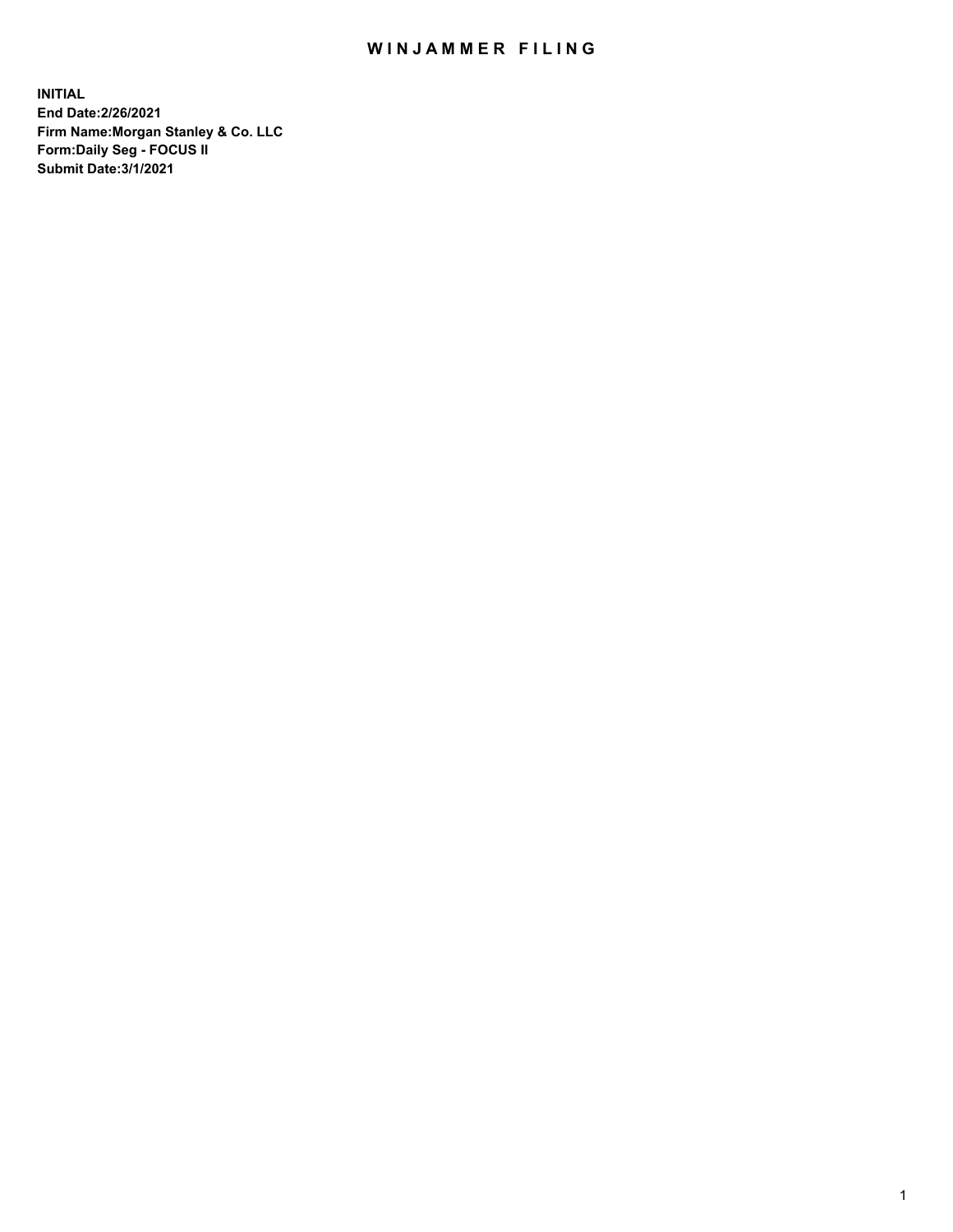**INITIAL End Date:2/26/2021 Firm Name:Morgan Stanley & Co. LLC Form:Daily Seg - FOCUS II Submit Date:3/1/2021 Daily Segregation - Cover Page**

| Name of Company                                                                                                                                                                                                                                                                                                                | Morgan Stanley & Co. LLC                        |
|--------------------------------------------------------------------------------------------------------------------------------------------------------------------------------------------------------------------------------------------------------------------------------------------------------------------------------|-------------------------------------------------|
| <b>Contact Name</b>                                                                                                                                                                                                                                                                                                            | <b>Ikram Shah</b>                               |
| <b>Contact Phone Number</b>                                                                                                                                                                                                                                                                                                    | 212-276-0963                                    |
| <b>Contact Email Address</b>                                                                                                                                                                                                                                                                                                   | Ikram.shah@morganstanley.com                    |
| FCM's Customer Segregated Funds Residual Interest Target (choose one):<br>a. Minimum dollar amount: ; or<br>b. Minimum percentage of customer segregated funds required:%; or<br>c. Dollar amount range between: and; or                                                                                                       | 235,000,000<br><u>0</u><br>00                   |
| d. Percentage range of customer segregated funds required between: % and %.<br>FCM's Customer Secured Amount Funds Residual Interest Target (choose one):<br>a. Minimum dollar amount: ; or<br>b. Minimum percentage of customer secured funds required:% ; or                                                                 | 0 Q<br>140,000,000<br><u>0</u>                  |
| c. Dollar amount range between: and; or<br>d. Percentage range of customer secured funds required between:% and%.                                                                                                                                                                                                              | <u>00</u><br>0 <sub>0</sub>                     |
| FCM's Cleared Swaps Customer Collateral Residual Interest Target (choose one):<br>a. Minimum dollar amount: ; or<br>b. Minimum percentage of cleared swaps customer collateral required:% ; or<br>c. Dollar amount range between: and; or<br>d. Percentage range of cleared swaps customer collateral required between:% and%. | 92,000,000<br><u>0</u><br>0 Q<br>0 <sub>0</sub> |

Attach supporting documents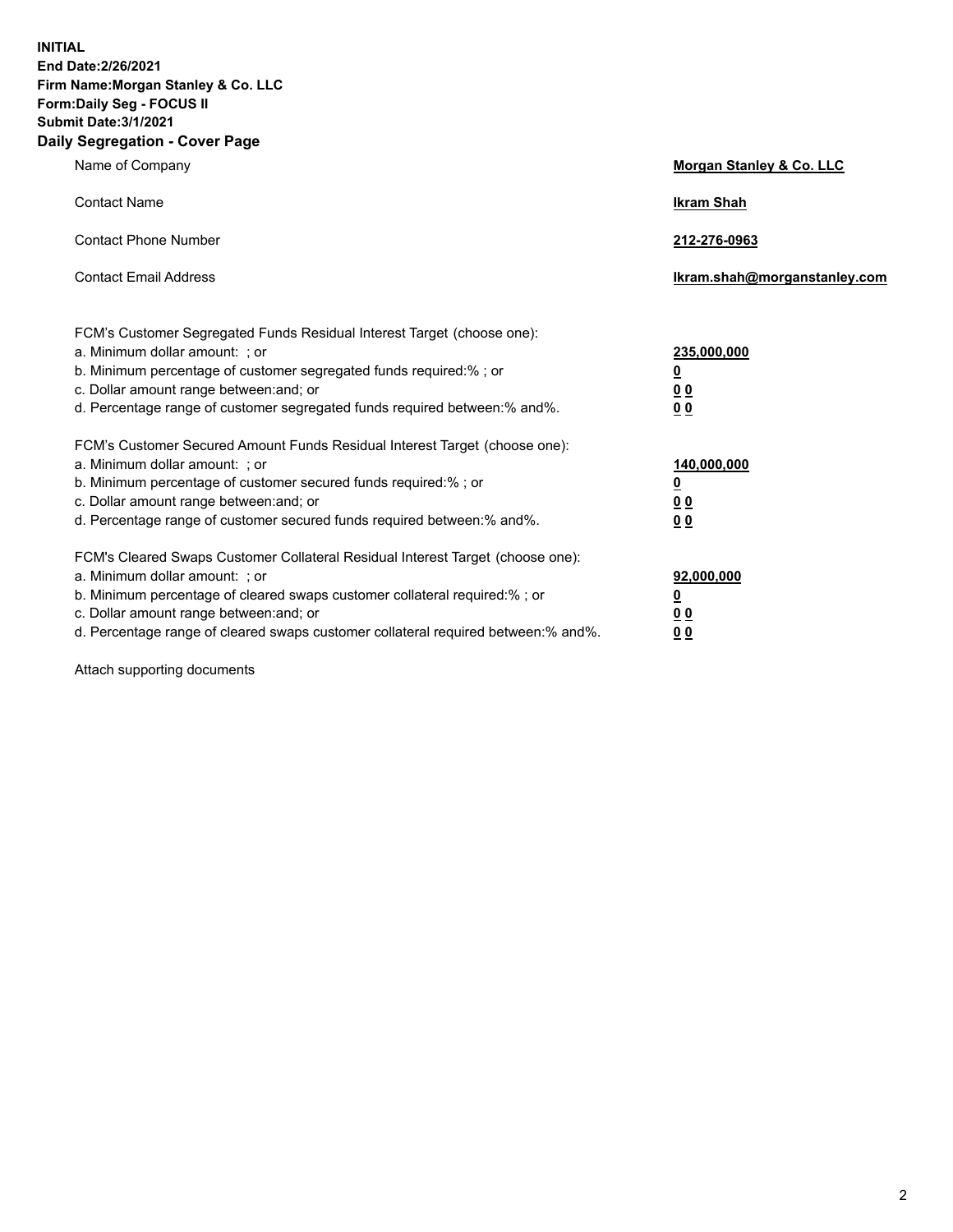|          | <b>INITIAL</b><br>End Date: 2/26/2021<br>Firm Name: Morgan Stanley & Co. LLC<br>Form: Daily Seg - FOCUS II<br><b>Submit Date: 3/1/2021</b><br><b>Daily Segregation - Secured Amounts</b>                                                            |                                                                  |
|----------|-----------------------------------------------------------------------------------------------------------------------------------------------------------------------------------------------------------------------------------------------------|------------------------------------------------------------------|
|          | Foreign Futures and Foreign Options Secured Amounts                                                                                                                                                                                                 |                                                                  |
| 1.       | Amount required to be set aside pursuant to law, rule or regulation of a foreign<br>government or a rule of a self-regulatory organization authorized thereunder<br>Net ledger balance - Foreign Futures and Foreign Option Trading - All Customers | $0$ [7305]                                                       |
|          | A. Cash<br>B. Securities (at market)                                                                                                                                                                                                                | 4,507,446,760 [7315]<br>2,210,298,505 [7317]                     |
| 2.<br>3. | Net unrealized profit (loss) in open futures contracts traded on a foreign board of trade                                                                                                                                                           | 723,961,131 [7325]                                               |
|          | Exchange traded options<br>a. Market value of open option contracts purchased on a foreign board of trade<br>b. Market value of open contracts granted (sold) on a foreign board of trade                                                           | 27,858,983 [7335]<br>-25,441,124 [7337]                          |
| 4.       | Net equity (deficit) (add lines 1. 2. and 3.)                                                                                                                                                                                                       | 7,444,124,255 [7345]                                             |
| 5.       | Account liquidating to a deficit and account with a debit balances - gross amount<br>Less: amount offset by customer owned securities                                                                                                               | 144,358,289 [7351]<br>-139,091,312 [7352] 5,266,977<br>[7354]    |
| 6.       | Amount required to be set aside as the secured amount - Net Liquidating Equity                                                                                                                                                                      | 7,449,391,232 [7355]                                             |
|          | Method (add lines 4 and 5)                                                                                                                                                                                                                          |                                                                  |
| 7.       | Greater of amount required to be set aside pursuant to foreign jurisdiction (above) or line<br>6.                                                                                                                                                   | 7,449,391,232 [7360]                                             |
|          | FUNDS DEPOSITED IN SEPARATE REGULATION 30.7 ACCOUNTS                                                                                                                                                                                                |                                                                  |
| 1.       | Cash in banks                                                                                                                                                                                                                                       |                                                                  |
|          | A. Banks located in the United States<br>B. Other banks qualified under Regulation 30.7                                                                                                                                                             | 686,533,332 [7500]<br>624,591,888 [7520] 1,311,125,220<br>[7530] |
| 2.       | <b>Securities</b>                                                                                                                                                                                                                                   |                                                                  |
|          | A. In safekeeping with banks located in the United States                                                                                                                                                                                           | 465,980,913 [7540]                                               |
|          | B. In safekeeping with other banks qualified under Regulation 30.7                                                                                                                                                                                  | 22,076,017 [7560] 488,056,930<br>[7570]                          |
| 3.       | Equities with registered futures commission merchants                                                                                                                                                                                               |                                                                  |
|          | A. Cash                                                                                                                                                                                                                                             | 22,820,820 [7580]                                                |
|          | <b>B.</b> Securities                                                                                                                                                                                                                                | $0$ [7590]                                                       |
|          | C. Unrealized gain (loss) on open futures contracts                                                                                                                                                                                                 | 880,824 [7600]                                                   |
|          | D. Value of long option contracts                                                                                                                                                                                                                   | $0$ [7610]                                                       |
|          | E. Value of short option contracts                                                                                                                                                                                                                  | 0 [7615] 23,701,644 [7620]                                       |
| 4.       | Amounts held by clearing organizations of foreign boards of trade<br>A. Cash                                                                                                                                                                        |                                                                  |
|          | <b>B.</b> Securities                                                                                                                                                                                                                                | $0$ [7640]<br>$0$ [7650]                                         |
|          | C. Amount due to (from) clearing organization - daily variation                                                                                                                                                                                     | $0$ [7660]                                                       |
|          | D. Value of long option contracts                                                                                                                                                                                                                   | $0$ [7670]                                                       |
|          | E. Value of short option contracts                                                                                                                                                                                                                  | 0 [7675] 0 [7680]                                                |
| 5.       | Amounts held by members of foreign boards of trade                                                                                                                                                                                                  |                                                                  |
|          | A. Cash                                                                                                                                                                                                                                             | 3,393,890,437 [7700]                                             |
|          | <b>B.</b> Securities                                                                                                                                                                                                                                | 1,722,241,576 [7710]                                             |
|          | C. Unrealized gain (loss) on open futures contracts                                                                                                                                                                                                 | 723,080,307 [7720]                                               |
|          | D. Value of long option contracts                                                                                                                                                                                                                   | 27,858,983 [7730]                                                |
|          | E. Value of short option contracts                                                                                                                                                                                                                  | -25,441,124 [7735] 5,841,630,179                                 |
|          |                                                                                                                                                                                                                                                     | $[7740]$                                                         |
| 6.       | Amounts with other depositories designated by a foreign board of trade                                                                                                                                                                              | $0$ [7760]                                                       |

- 7. Segregated funds on hand **0** [7765]
- 8. Total funds in separate section 30.7 accounts **7,664,513,973** [7770]
- 9. Excess (deficiency) Set Aside for Secured Amount (subtract line 7 Secured Statement Page 1 from Line 8)
- 10. Management Target Amount for Excess funds in separate section 30.7 accounts **140,000,000** [7780]
- 11. Excess (deficiency) funds in separate 30.7 accounts over (under) Management Target **75,122,741** [7785]

**215,122,741** [7380]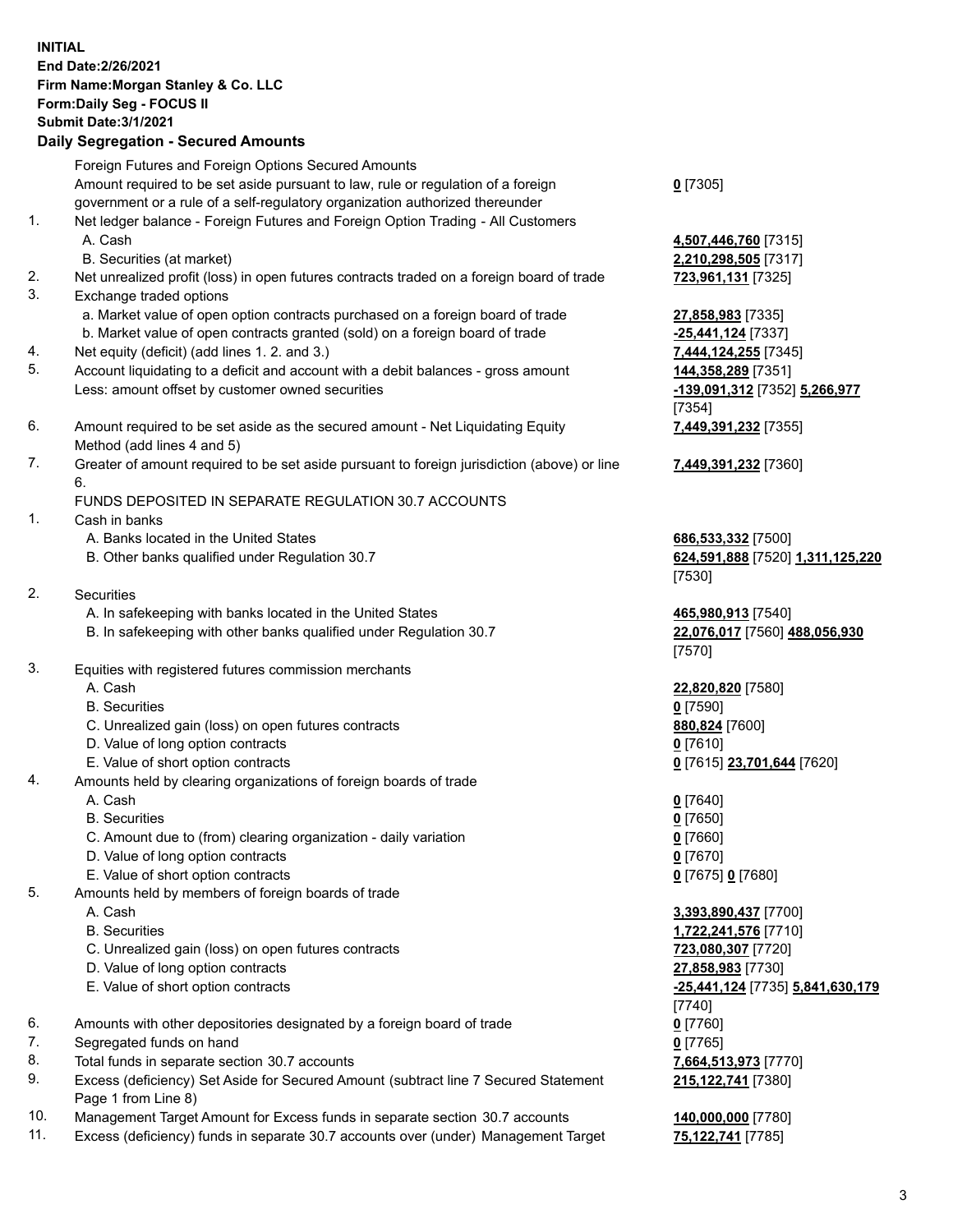**INITIAL End Date:2/26/2021 Firm Name:Morgan Stanley & Co. LLC Form:Daily Seg - FOCUS II Submit Date:3/1/2021 Daily Segregation - Segregation Statement** SEGREGATION REQUIREMENTS(Section 4d(2) of the CEAct) 1. Net ledger balance A. Cash **16,196,762,535** [7010] B. Securities (at market) **7,968,948,357** [7020] 2. Net unrealized profit (loss) in open futures contracts traded on a contract market **311,686,698** [7030] 3. Exchange traded options A. Add market value of open option contracts purchased on a contract market **648,081,935** [7032] B. Deduct market value of open option contracts granted (sold) on a contract market **-385,091,077** [7033] 4. Net equity (deficit) (add lines 1, 2 and 3) **24,740,388,448** [7040] 5. Accounts liquidating to a deficit and accounts with debit balances - gross amount **659,580,551** [7045] Less: amount offset by customer securities **-616,896,517** [7047] **42,684,034** [7050] 6. Amount required to be segregated (add lines 4 and 5) **24,783,072,482** [7060] FUNDS IN SEGREGATED ACCOUNTS 7. Deposited in segregated funds bank accounts A. Cash **3,685,915,580** [7070] B. Securities representing investments of customers' funds (at market) **0** [7080] C. Securities held for particular customers or option customers in lieu of cash (at market) **1,143,148,424** [7090] 8. Margins on deposit with derivatives clearing organizations of contract markets A. Cash **13,420,451,283** [7100] B. Securities representing investments of customers' funds (at market) **0** [7110] C. Securities held for particular customers or option customers in lieu of cash (at market) **6,825,799,933** [7120] 9. Net settlement from (to) derivatives clearing organizations of contract markets **-88,491,617** [7130] 10. Exchange traded options A. Value of open long option contracts **648,081,935** [7132] B. Value of open short option contracts **-385,091,077** [7133] 11. Net equities with other FCMs A. Net liquidating equity **7,026,562** [7140] B. Securities representing investments of customers' funds (at market) **0** [7160] C. Securities held for particular customers or option customers in lieu of cash (at market) **0** [7170] 12. Segregated funds on hand **0** [7150] 13. Total amount in segregation (add lines 7 through 12) **25,256,841,023** [7180] 14. Excess (deficiency) funds in segregation (subtract line 6 from line 13) **473,768,541** [7190]

- 15. Management Target Amount for Excess funds in segregation **235,000,000** [7194]
- 16. Excess (deficiency) funds in segregation over (under) Management Target Amount Excess

**238,768,541** [7198]